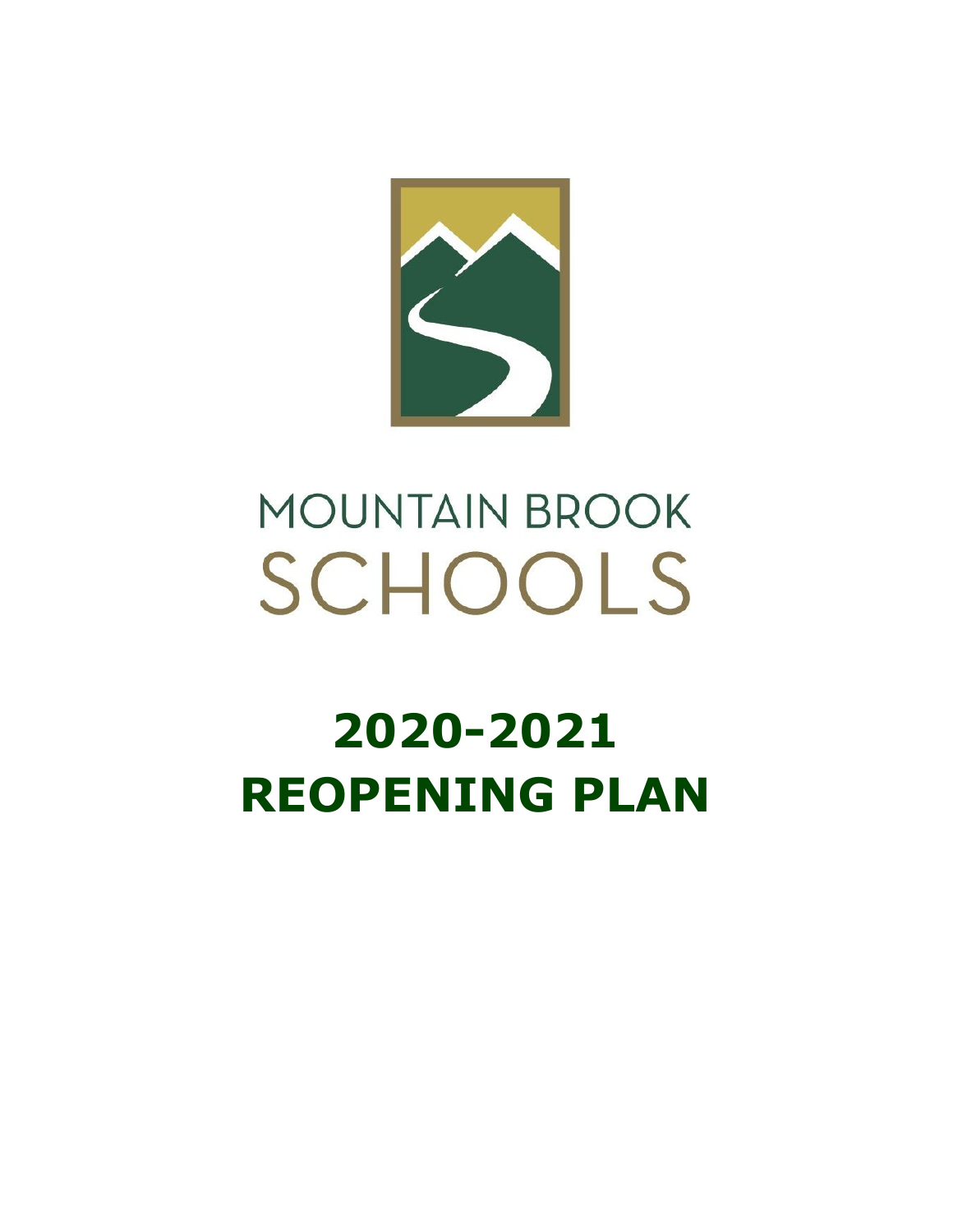# **MESSAGE FROM THE SUPERINTENDENT**

Contained in the pages below is our school system's reopening plan for the 2020-2021 school year. We've created this plan by following recommendations from the Alabama State Department of Education, Alabama Department of Public Health, Jefferson County Department of Health, and multiple school reopening guidelines published by national and local organizations.

Please keep in mind this is our school system's **initial reopening plan and is subject to change**. The fluidity of the COVID-19 pandemic mandates that we continue evaluating new data and remain flexible with our planning. We understand, however, that our community members need information now to make the best decision for their families before school begins on August 11.

This document provides you with the instructional options our school system will offer your students during the upcoming school year. They include traditional school and virtual school. Virtual school consists of two programs: Pre-K through 8th grade and grades 9-12. We will send further updates and publish podcasts about our school reopening plan as we move forward. After considering the information you receive, we ask that you please notify us by Friday, July 24, if you're interested in enrolling your student(s) in a virtual program for the school year's first semester. You can register your intent to enroll your [student\(s\)](https://forms.gle/S5ae8rRDaBxytufXA) at this link.

While reopening schools amid a pandemic is complex and confusing, we will strive to be clear in communicating our simple yet safe plan. We also will strive to be decisive but flexible as circumstances evolve. With that said, we want you to know that our preeminent goal is to keep our students, faculty, staff, and all of their families as safe as possible. Our schools will follow the strict safety guidelines and procedures outlined in this document to mitigate the spread of COVID-19. We cannot, however, stop this virus on our own. Combating COVID-19 will require all of us to join together and take the necessary precautions. It is imperative that we confront this task as a community united by concern for one another.

I understand this is a trying time for all of us. Please know that we are committed to doing our best and working with you to provide our students an effective, challenging, and engaging education regardless of the barriers we all must overcome.

Dicky Barlow, Ed. D. Superintendent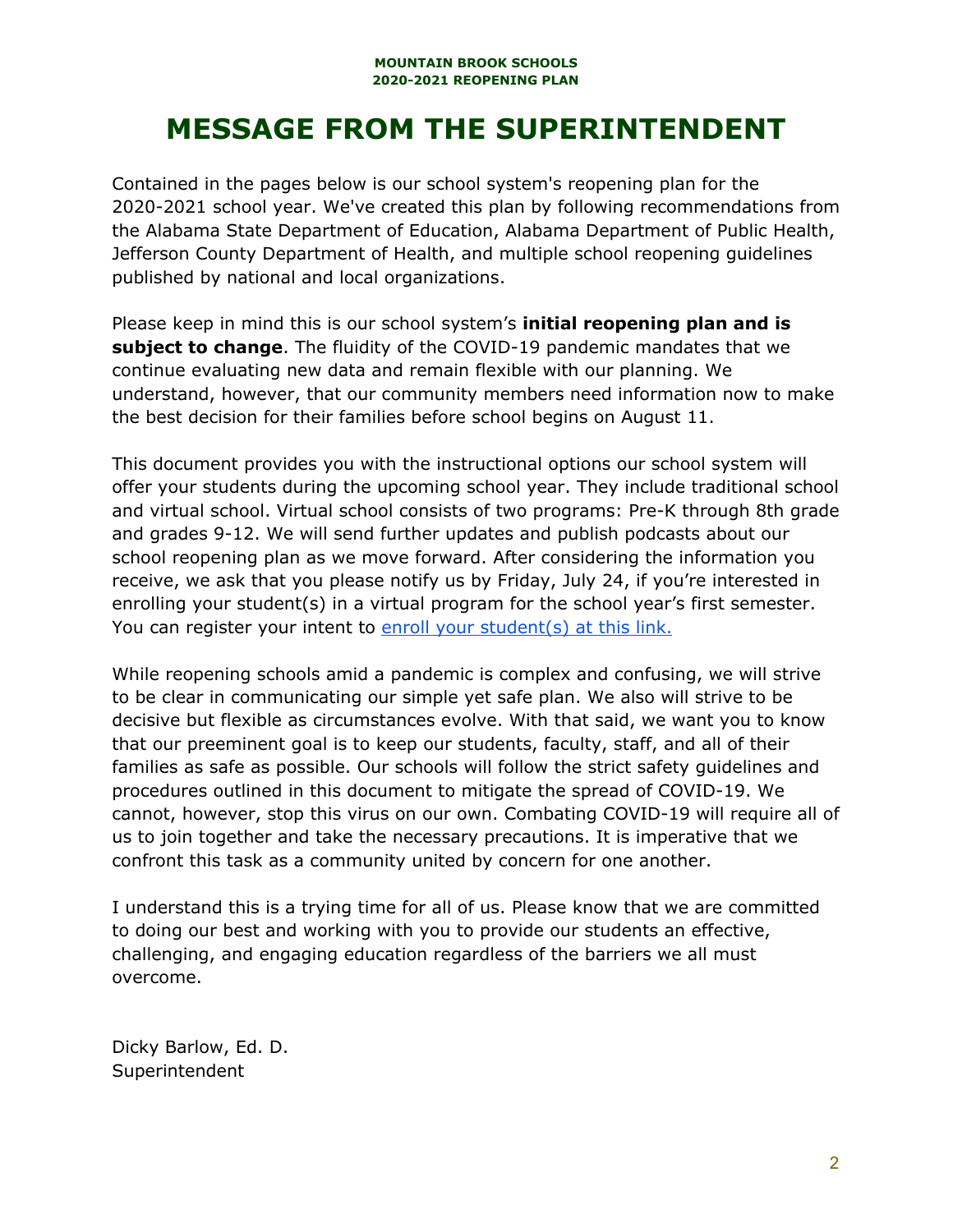# **INSTRUCTIONAL OPPORTUNITIES**

# **TRADITIONAL SCHOOL**

### **Description**

The traditional school option for Pre-K through 12th grade provides students who reside within the residential zones served by Mountain Brook Schools the opportunity to complete a program of courses in an in-person setting.

Students will attend school five days per week as they would during a normal school year while abiding by health and safety protocols.

### **Instructional Contingency Plan**

We understand that COVID-19 may lead to an uptick in absences throughout the school year. We will ensure that students will be able to access their academic work seamlessly while away from the school building.

Teachers will share more information with parents and students about accessing academic work remotely when the school year begins.

# **FULL-TIME VIRTUAL OPTION: Pre-K through 8th Grade**

## **Description**

The full-time virtual option for Pre-K through 8th grade provides students who reside within the residential zones served by Mountain Brook Schools the opportunity to complete a program of courses in an online setting.

Curriculum will be provided by the state through the Schools PLP learning [platform](https://schoolsplp.com/course-listing/?state=alabama). The content will meet all standards and requirements established by the State Department of Education and State Board of Education. Students who opt for virtual school will be assigned to a Mountain Brook Schools teacher and will be considered enrolled at their base school.

Students will remain in the online program for a full semester. They may choose to continue or return to traditional school at the beginning of the second semester. By selecting the virtual option, students and parents assume increased personal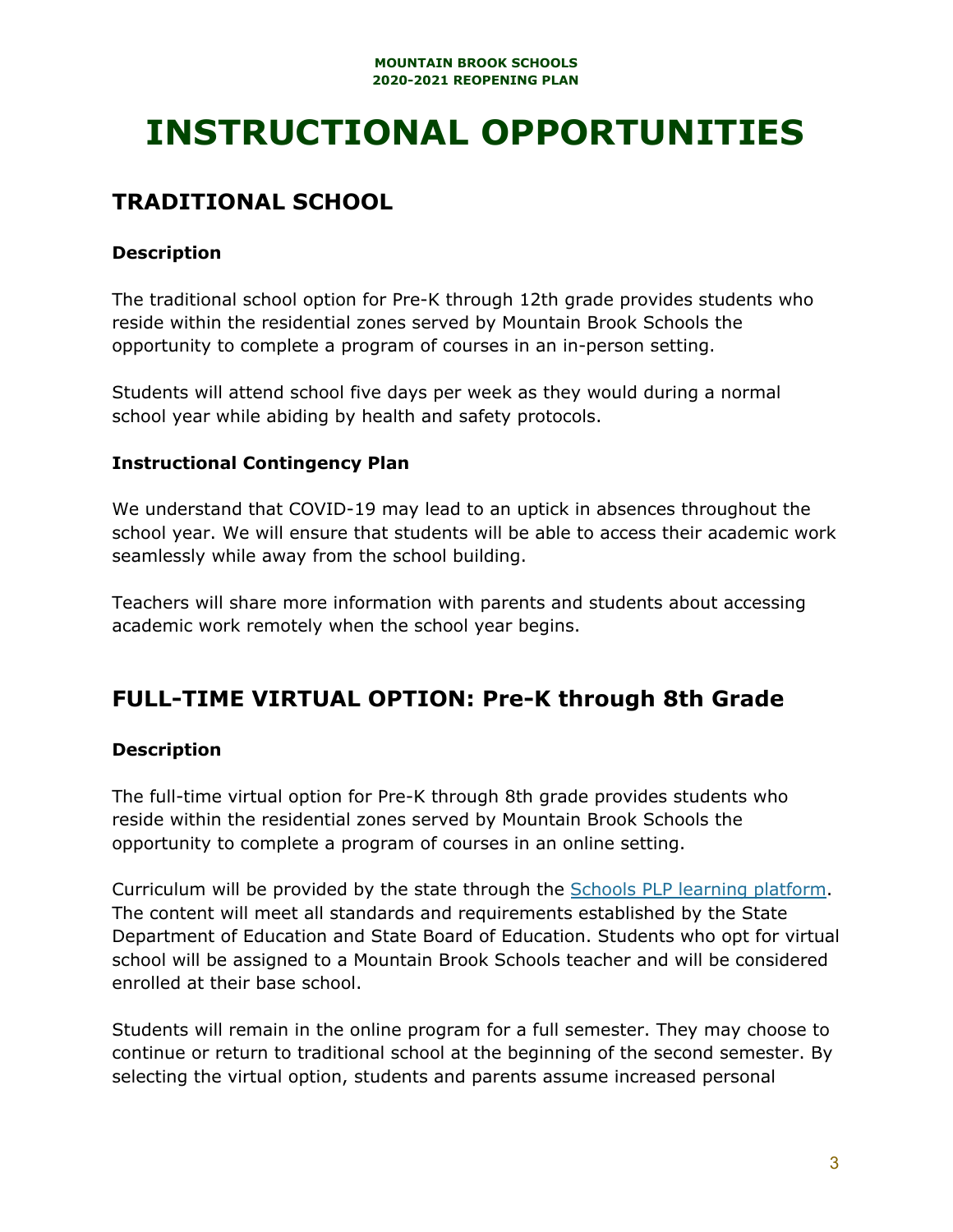responsibility in time management, organization, self-direction, and discipline to complete the course and school requirements.

# **Method**

All courses will be web-based, require daily Internet access, and have their own pacing guidelines that students must follow to achieve predetermined goals. Students can be required to be on campus for certain events such as class meetings, state testing, or other activities designated by the school principal.

## **Requirements**

Students:

- Must reside within the legal Mountain Brook school zone.
- Must agree to and sign an Academic Integrity Contract.
- Must maintain consistent, reliable daily Internet access at their home or another location available to them.
- Must participate in a weekly conference with the online teacher.
- Are required to take any state-mandated tests and must do so at the Mountain Brook school for which they are zoned. The online teacher will ensure testing dates and requirements are known to virtual students.
- Must maintain a grade of 70 or above and make adequate progress in every course. Students who don't meet these standards may be required to have additional conferences with the online teacher.

Students whose education program is determined by an Individualized Education Plan (IEP) may apply for enrollment if the IEP team decides the virtual option is the Least Restrictive Environment for that student. In doing so, the virtual program will follow guidelines published by the State [Department](https://www.alsde.edu/ofc/cs/Virtual%20Schools/FY16-2023.pdf) of Education on December 11, [2015.](https://www.alsde.edu/ofc/cs/Virtual%20Schools/FY16-2023.pdf)

## **Attendance**

Attendance will be taken in the following manner:

- Students must log in to the online site and complete weekly assignments by Friday of each week.
- Students (and parents if necessary) must participate in weekly communication with the online teacher.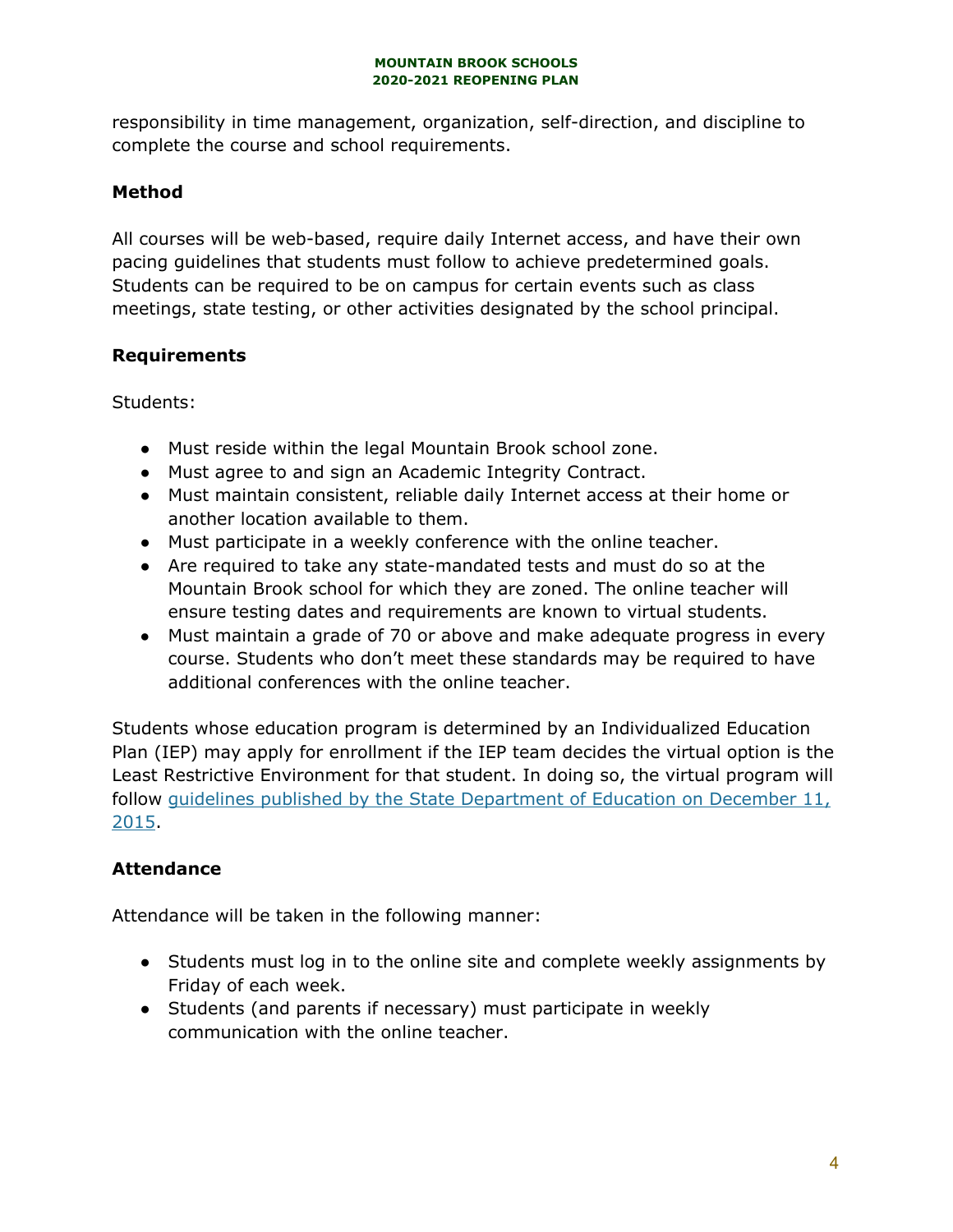#### **Extracurriculars and Technology**

Students are eligible to participate in extracurricular activities and must meet all organization requirements. The school system will provide students in the virtual program any devices that are provided to Mountain Brook students in the same grade.

If you would like to enroll your student(s) in full-time virtual school for the first semester of the 2020-2021 school year, please [complete](https://forms.gle/S5ae8rRDaBxytufXA) this form by Friday, July 24.

# **FULL-TIME VIRTUAL OPTION: Grades 9-12**

### **Description**

The full-time virtual option for grades 9-12 provides students who reside within the residential zones served by Mountain Brook Schools the opportunity to complete a program of courses in an online setting.

Curriculum will be provided by the state through the ACCESS learning [platform.](https://accessdl.state.al.us/sites/default/files/documents/ACCESS%20Course%20Catalog%202020-2021_5_14_2020.pdf) The content will meet all standards and requirements established by the State Department of Education and State Board of Education. Classes will be taught by a teacher certified in the state of Alabama.

Students will remain in the online program for a full semester. They may choose to continue or return to traditional school at the beginning of the second semester.

By selecting the virtual option, students and parents assume increased personal responsibility in time management, organization, self-direction, and discipline to complete the course and school requirements.

#### **Method**

All courses will be web-based, require daily Internet access, and have their own pacing guidelines that students must follow to achieve predetermined goals.

#### **Requirements**

Students:

● Must reside within the legal Mountain Brook school zone.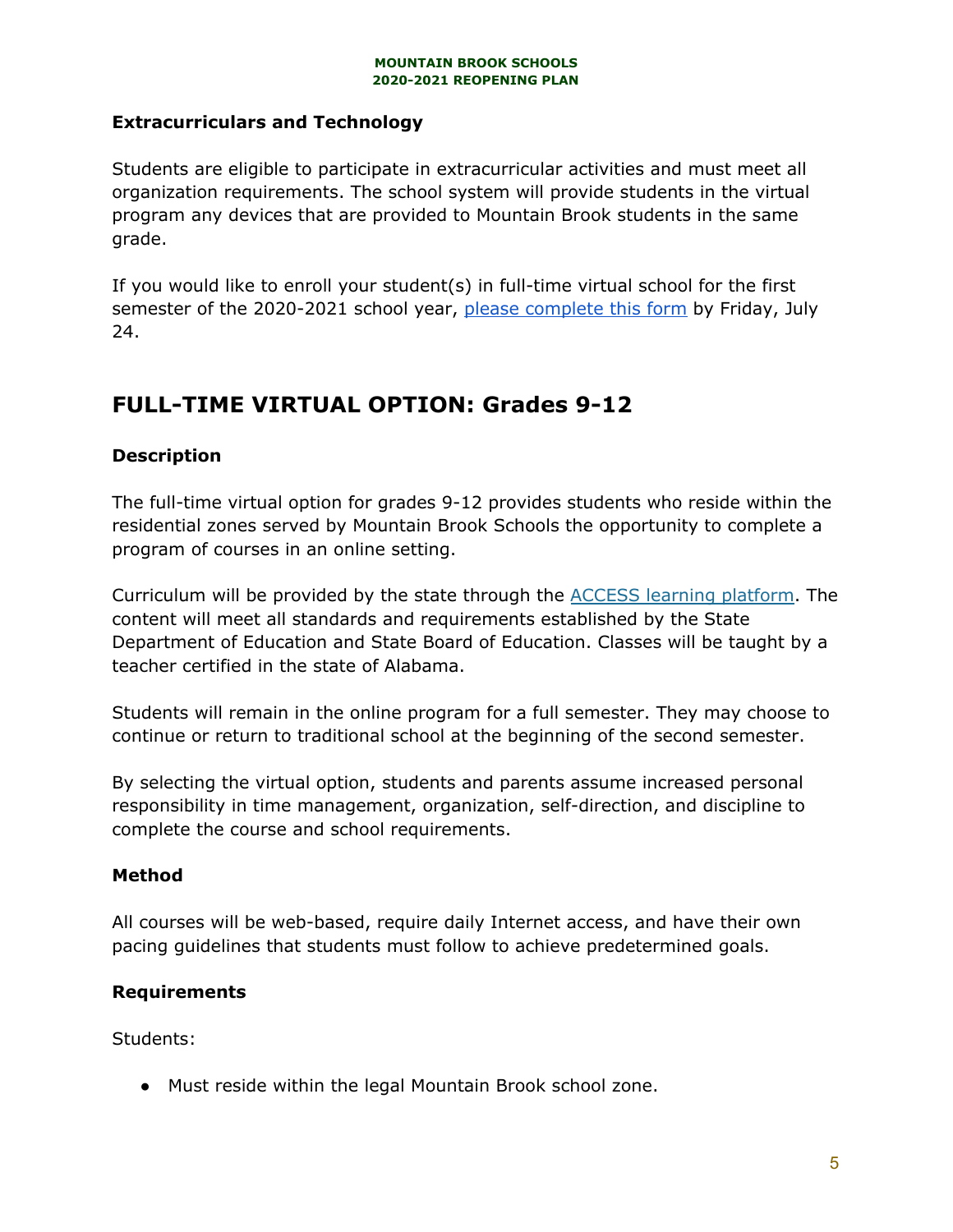- Must agree to and sign an Academic Integrity Contract.
- Must maintain consistent, reliable daily Internet access at their home or another location available to them.
- Must take all tests, semester exams, and any other assessments determined by administration at the student services building. Students will be required to schedule tests with the virtual program supervisor. Outside proctors are not allowed.
- Must remain in good standing in the virtual program and participate in a weekly conference with the virtual program supervisor.
- Are required to take any state-mandated tests and must do so at the Mountain Brook school for which they are zoned. The virtual program supervisor will ensure testing dates and requirements are known to virtual students.
- Must maintain a grade of 70 or above and make adequate progress in every course. Students who don't meet these standards may be required to have additional conferences with the virtual program supervisor.

Students whose education program is determined by an Individualized Education Plan (IEP) may apply for enrollment if the IEP team decides the virtual option is the Least Restrictive Environment for that student. In doing so, the virtual program will follow guidelines published by the State [Department](https://www.alsde.edu/ofc/cs/Virtual%20Schools/FY16-2023.pdf) of Education on December 11, [2015.](https://www.alsde.edu/ofc/cs/Virtual%20Schools/FY16-2023.pdf)

### **Extracurriculars and Technology**

Students are eligible to participate in extracurricular activities and must meet all organization requirements. Students are also required to ensure their coursework meets NCAA eligibility standards if that is a necessity.

The school system will provide students in the virtual program any devices that are provided to Mountain Brook students in the same grade.

If you would like to enroll your student(s) in full-time virtual school for the first semester of the 2020-2021 school year, please [complete](https://forms.gle/S5ae8rRDaBxytufXA) this form by Friday, July 24.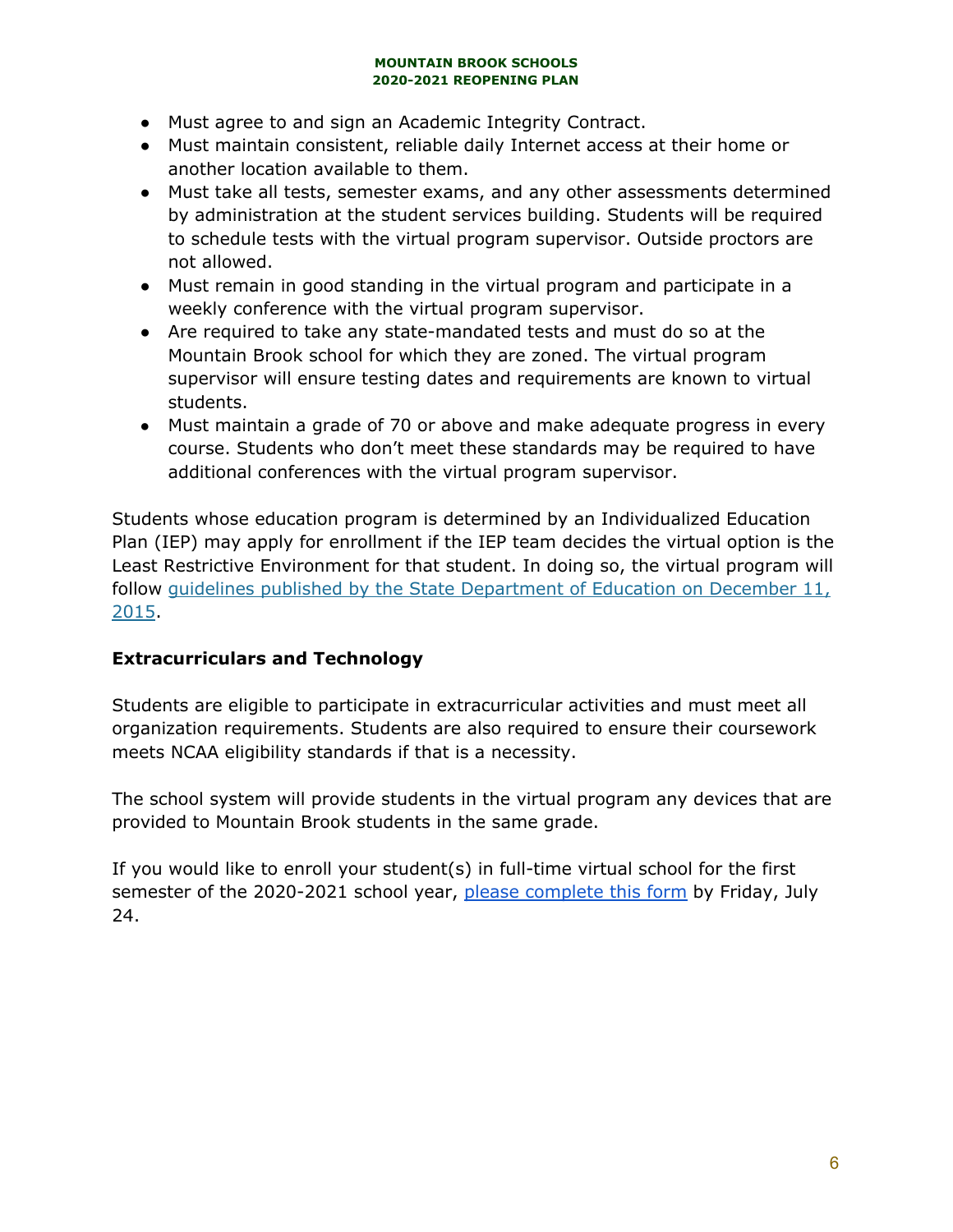# **SAFETY EXPECTATIONS OVERVIEW**

### **Physical Distancing**

Mountain Brook Schools will make every effort to distance students physically to the maximum extent possible in their classrooms.

Schools are currently creating distancing plans for large common spaces, such as libraries, gyms, cafeterias, and playgrounds, and will avoid large group gatherings. Schools are also developing plans to ensure safe traffic flow into, out of, and within their buildings.

### **Facial Coverings**

To most effectively mitigate the spread of COVID-19, Mountain Brook Schools will require all students and staff to wear a facial covering in our school buildings when physical distancing of at least 6 feet isn't possible.

The exceptions to this requirement include when students and staff are eating or drinking or are involved in physical activity.

Facial covering expectations are subject to change pending future state and county mandates. We will work with members of our school community to accommodate those for whom this policy is medically impractical.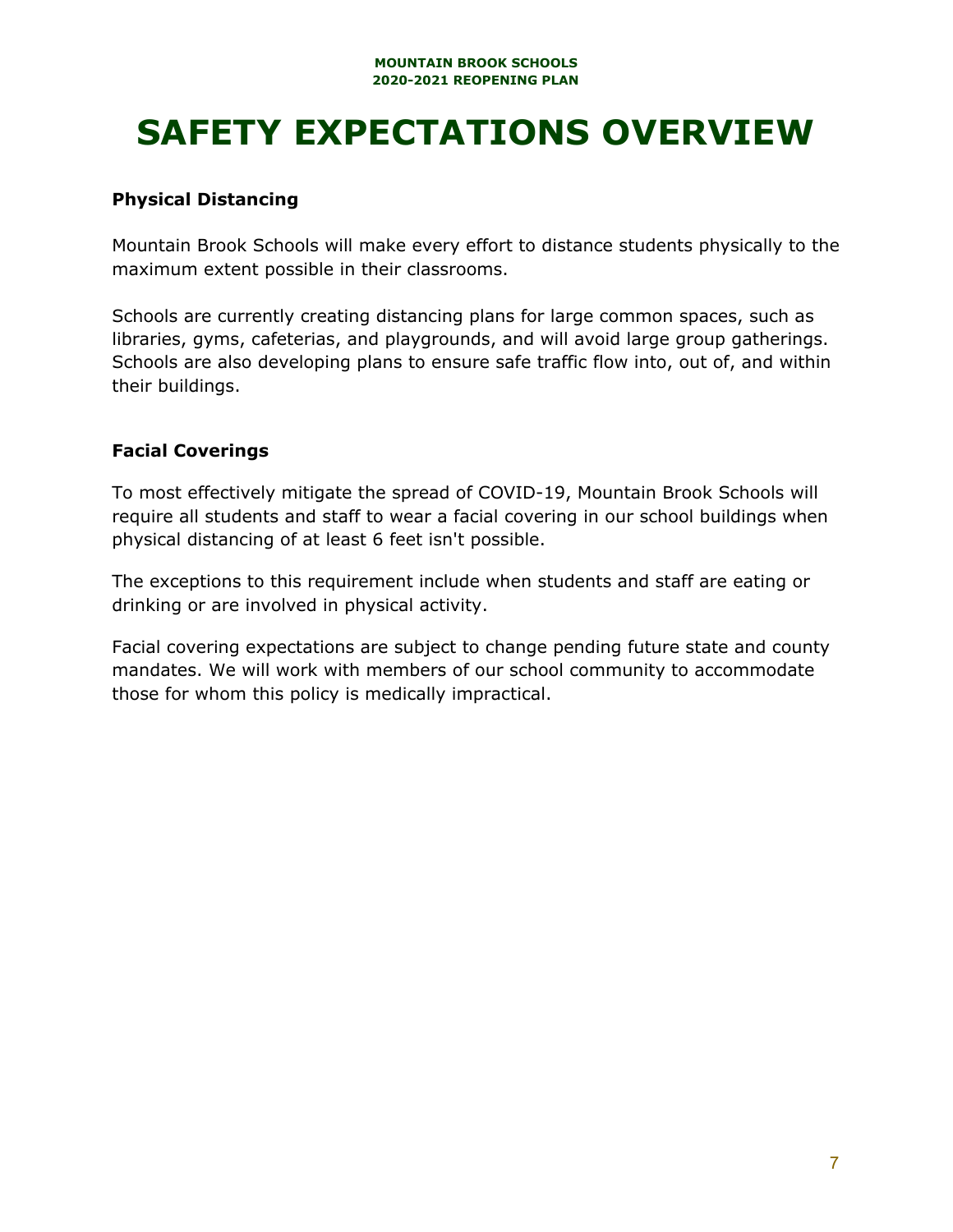# **CLEANING AND PERSONAL HYGIENE OVERVIEW**

#### **Cleaning**

Mountain Brook Schools is committed to providing a safe and healthy environment for our students and staff. Our custodial teams have received professional training and will continue to clean our schools daily.

Desks and instructional workspaces will be disinfected at the end of every class period or activity, and high-touch areas will be cleaned multiple times during the school day. Teams in our schools are also devising plans to minimize sharing of supplies and equipment.

#### **Personal Hygiene**

All students and staff will be asked to practice enhanced personal hygiene during the 2020-2021 academic year. Here are a few guidelines:

- Wash hands with soap and water regularly during the school day for at least 20 seconds.
- When handwashing is unavailable or at class changes, use hand sanitizer upon entry to classrooms, buses, or other common spaces in our schools. Hand sanitizer of at least 60% alcohol will be provided in all classrooms and throughout every school.
- Practice cough and sneeze etiquette to mitigate the transmission of airborne pathogens.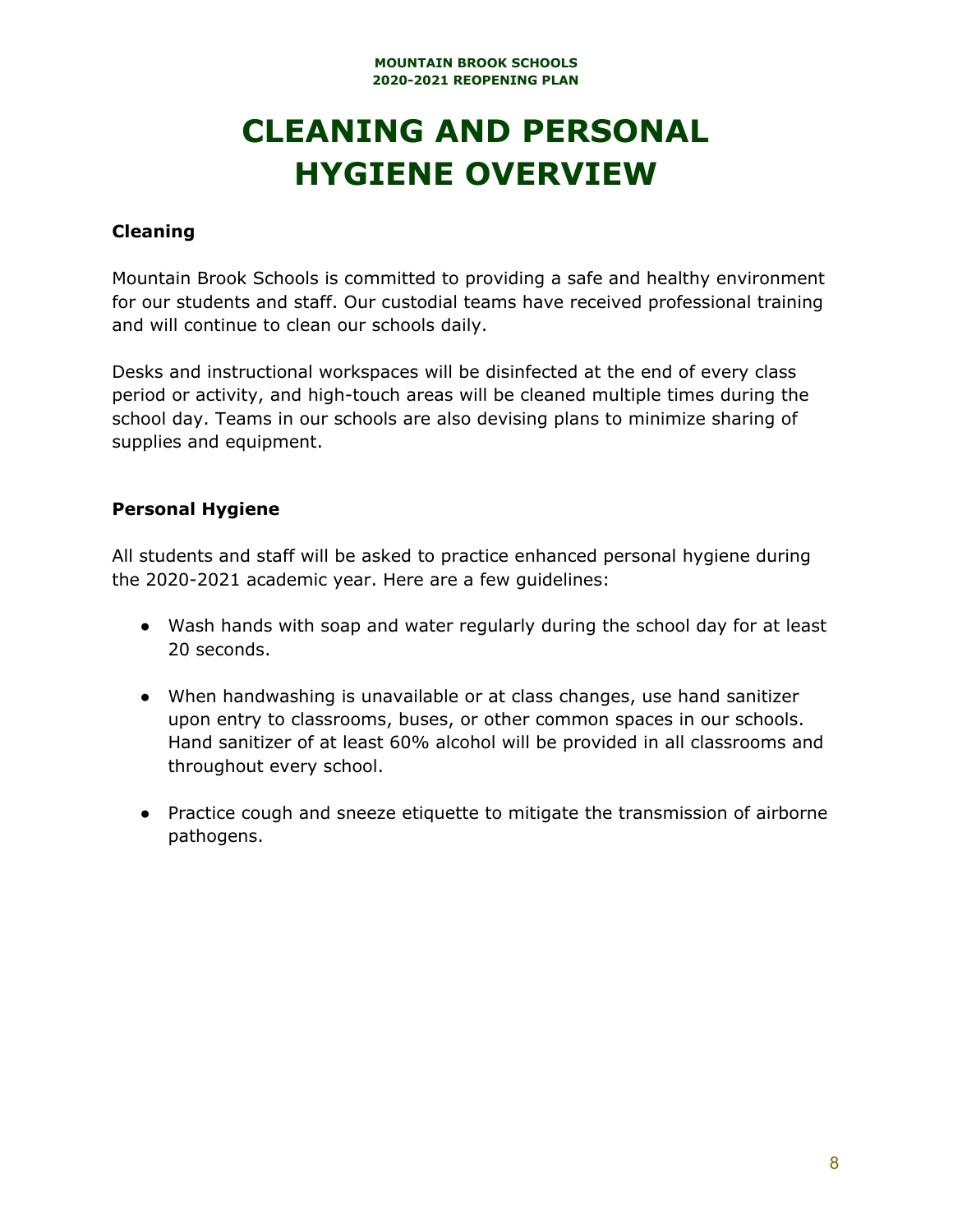# **WELLNESS/OPERATIONS PROCEDURES**

| <b>WELLNESS/OPERATION CATEGORY</b> | <b>PROCEDURE</b>                                                                                                                                                                                                |
|------------------------------------|-----------------------------------------------------------------------------------------------------------------------------------------------------------------------------------------------------------------|
| <b>SAFETY AND HEALTH</b>           | Students, faculty, and staff will<br>$\bullet$<br>wash and/or sanitize their hands<br>after every class/activity change.                                                                                        |
|                                    | Hand sanitizer (>60% alcohol)<br>$\bullet$<br>will be provided for every<br>instructional and common area<br>throughout school buildings.                                                                       |
|                                    | All students and employees will<br>$\bullet$<br>strive to follow CDC guidelines<br>regarding handwashing and/or<br>hand sanitizing, in addition to<br>cough and sneeze etiquette,<br>throughout the school day. |
|                                    | Students will be encouraged to<br>$\bullet$<br>use individualized instructional<br>materials.                                                                                                                   |
|                                    | Backpacks and personal items<br>$\bullet$<br>are kept in individual containers,<br>cubbies, lockers, etc.                                                                                                       |
|                                    | Students are encouraged to use<br>$\bullet$<br>personal water bottles or plastic<br>cups at water fountains.                                                                                                    |
| <b>SOCIAL DISTANCING/MOVEMENT</b>  | Large group gatherings will be<br>$\bullet$<br>avoided.                                                                                                                                                         |
|                                    | Classrooms will distance seating<br>$\bullet$<br>as far apart as possible.                                                                                                                                      |
|                                    | Student seating will face one<br>$\bullet$<br>direction when possible.                                                                                                                                          |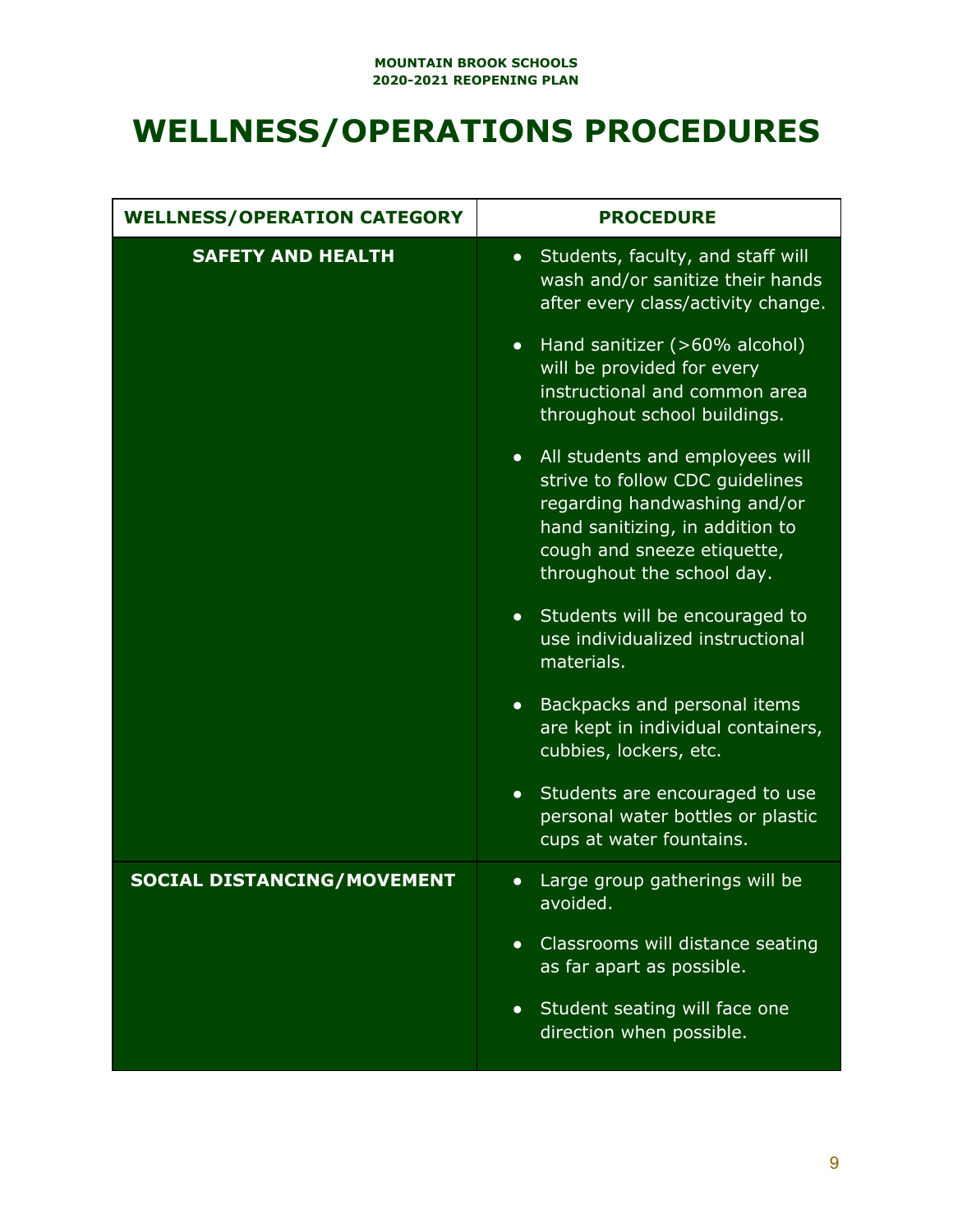|                         | Students will enter and exit<br>$\bullet$<br>through designated locations.                                                                                                         |
|-------------------------|------------------------------------------------------------------------------------------------------------------------------------------------------------------------------------|
|                         | • Seating arrangements and<br>assignments will be recorded.                                                                                                                        |
|                         | Classes will transition on a<br>$\bullet$<br>rotating basis if possible.                                                                                                           |
|                         | General locations will provide<br>$\bullet$<br>direction on distancing and<br>movement.                                                                                            |
|                         | • Recess/PE will implement<br>distancing plans. Due to the<br>high-activity nature of these<br>periods, students will not be<br>required to wear masks during<br>them.             |
| <b>FACIAL COVERINGS</b> | All students and staff will be<br>$\bullet$<br>required to wear a facial covering<br>in our school buildings when<br>physical distancing of at least 6<br>feet cannot be achieved. |
|                         | • Exceptions to this requirement<br>include when students and staff<br>are eating or drinking or are<br>involved in physical activity.                                             |
|                         | This requirement is subject to<br>$\bullet$<br>change pending future state and<br>county mandates.                                                                                 |
| <b>SCREENING</b>        | • All students and employees<br>should conduct a daily symptom<br>check prior to attending school.                                                                                 |
|                         | Parents are asked to conduct a<br>$\bullet$<br>daily symptom check with their<br>child and should not send<br>students who are exhibiting<br>symptoms to school.                   |
|                         |                                                                                                                                                                                    |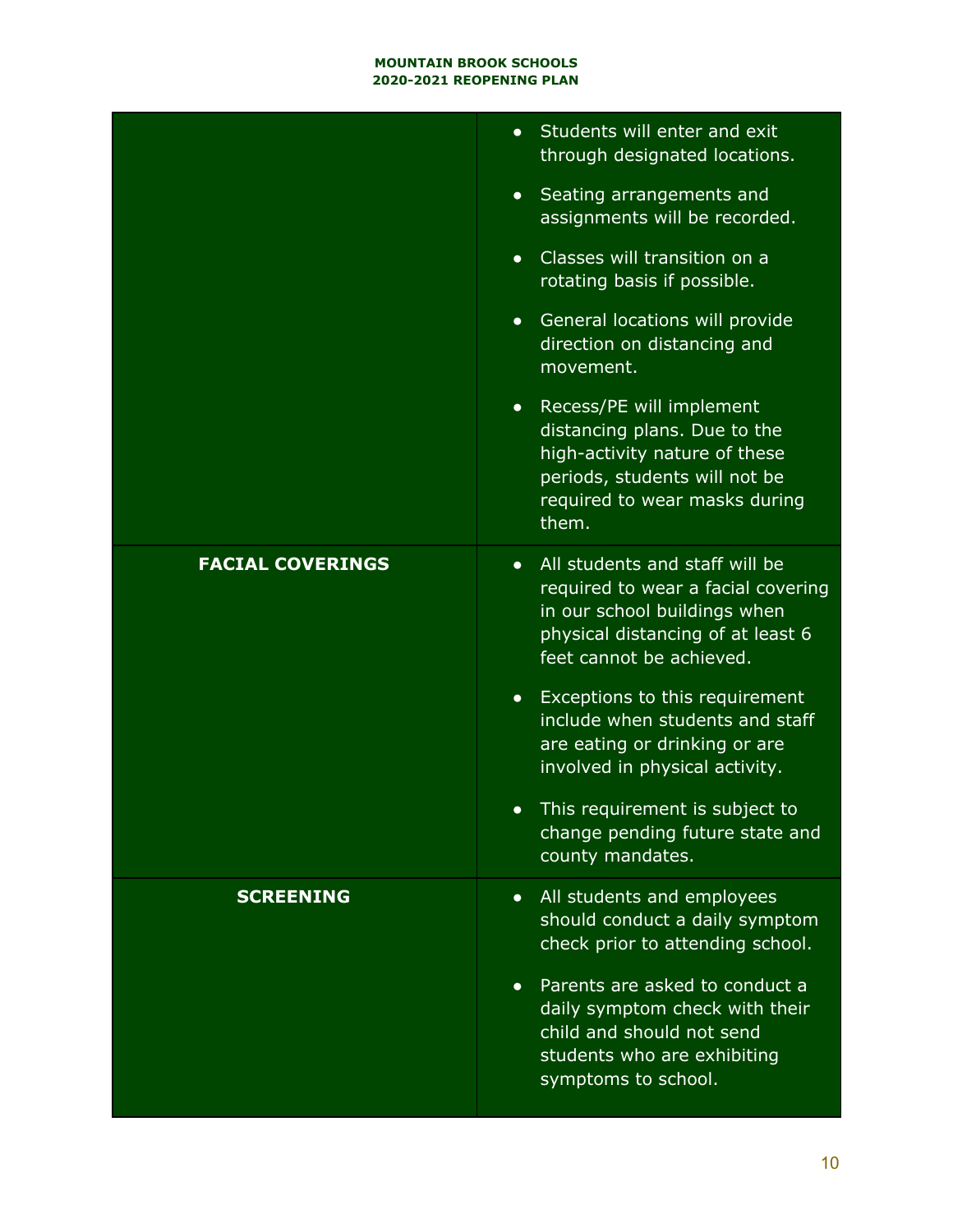|                                   | • School nurses will quarantine and<br>screen any student or faculty<br>member who begins to exhibit<br>signs or symptoms of COVID-19<br>while at school.                                                                                                     |
|-----------------------------------|---------------------------------------------------------------------------------------------------------------------------------------------------------------------------------------------------------------------------------------------------------------|
|                                   | • School nurses will contact<br>parents if their child is unwell.<br>Parents are asked to pick up<br>children from school within 30<br>minutes of the call.                                                                                                   |
|                                   | • School nurses will follow<br>procedures outlined by the SDE<br>for school nurses.                                                                                                                                                                           |
|                                   | Parents are encouraged to give<br>$\bullet$<br>medication at home if possible.                                                                                                                                                                                |
| <b>TESTING AND POSITIVE CASES</b> | If a student or employee<br>$\bullet$<br>presents with identifiable<br>COVID-19 symptoms, they<br>should report to the nurse's office<br>where they will be quarantined<br>and evaluated.                                                                     |
|                                   | Upon evaluation, a student's<br>$\bullet$<br>parents will be contacted and<br>recommend testing if<br>appropriate. If the child is in<br>distress, the nurse will call 911<br>and follow emergency protocols.                                                 |
|                                   | Parents and employees will be<br>asked to share the test results<br>with the school nurse to assist<br>with notification and cleaning<br>procedures. All personal<br>information will be kept strictly<br>confidential in compliance with<br>FERPA and HIPPA. |
|                                   | If the student or employee tests<br>$\bullet$<br>positive, the school nurse will                                                                                                                                                                              |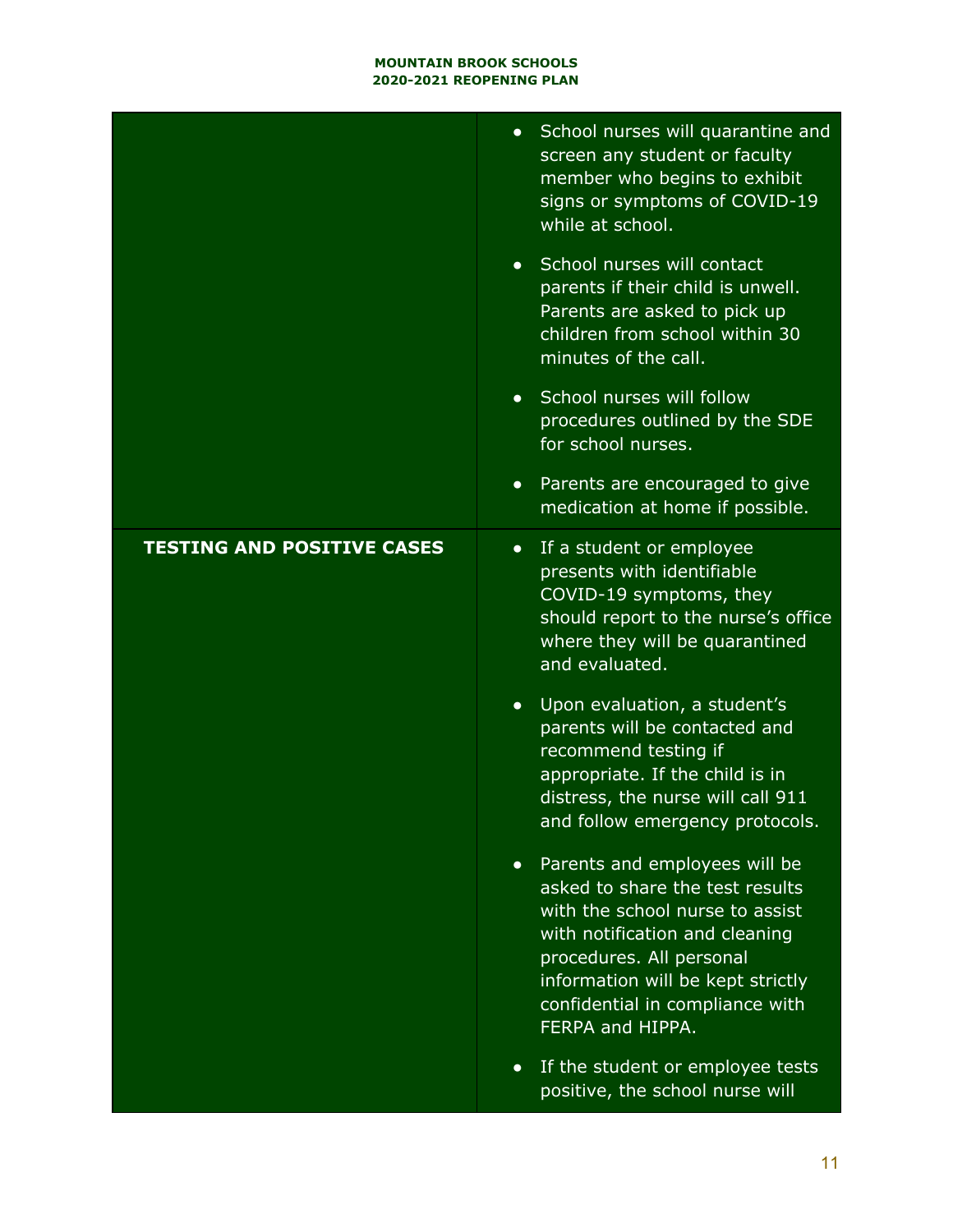| times during the 14-day |                                | notify the school administration,<br>Director of Student Services, and<br>the Jefferson County Department<br>of Health.<br>The school district will follow the<br>$\bullet$<br>quidance of the Jefferson County<br>Department of Health and work<br>to support the health<br>department's contact tracing. An<br>individual who tests positive<br>will be required to remain at<br>home for a period of 14 days<br>or other time period as<br>directed by the state health<br>officer or his designee after<br>receiving positive test results.<br>Requirements about<br>$\circ$<br>returning to school or work<br>are subject to change per<br>state orders.<br>Individuals who have been<br>$\bullet$<br>exposed using the 6 feet/15<br>minute rule will be asked to<br>remain home for 14 days to<br>monitor for symptoms and<br>obtain testing if needed or be<br>required to wear a mask at all |
|-------------------------|--------------------------------|------------------------------------------------------------------------------------------------------------------------------------------------------------------------------------------------------------------------------------------------------------------------------------------------------------------------------------------------------------------------------------------------------------------------------------------------------------------------------------------------------------------------------------------------------------------------------------------------------------------------------------------------------------------------------------------------------------------------------------------------------------------------------------------------------------------------------------------------------------------------------------------------------|
|                         | <b>ATTENDANCE AND ABSENCES</b> | All COVID-19 related absences<br>$\bullet$<br>will be coded as excused.                                                                                                                                                                                                                                                                                                                                                                                                                                                                                                                                                                                                                                                                                                                                                                                                                              |
|                         |                                | Academic work will be provided<br>$\bullet$<br>to the student in the same<br>manner as a traditional absence.                                                                                                                                                                                                                                                                                                                                                                                                                                                                                                                                                                                                                                                                                                                                                                                        |
|                         |                                | • Teachers will utilize learning<br>management platforms to share<br>academic work with all students.                                                                                                                                                                                                                                                                                                                                                                                                                                                                                                                                                                                                                                                                                                                                                                                                |
|                         |                                | All normal absence protocols<br>$\bullet$<br>apply.                                                                                                                                                                                                                                                                                                                                                                                                                                                                                                                                                                                                                                                                                                                                                                                                                                                  |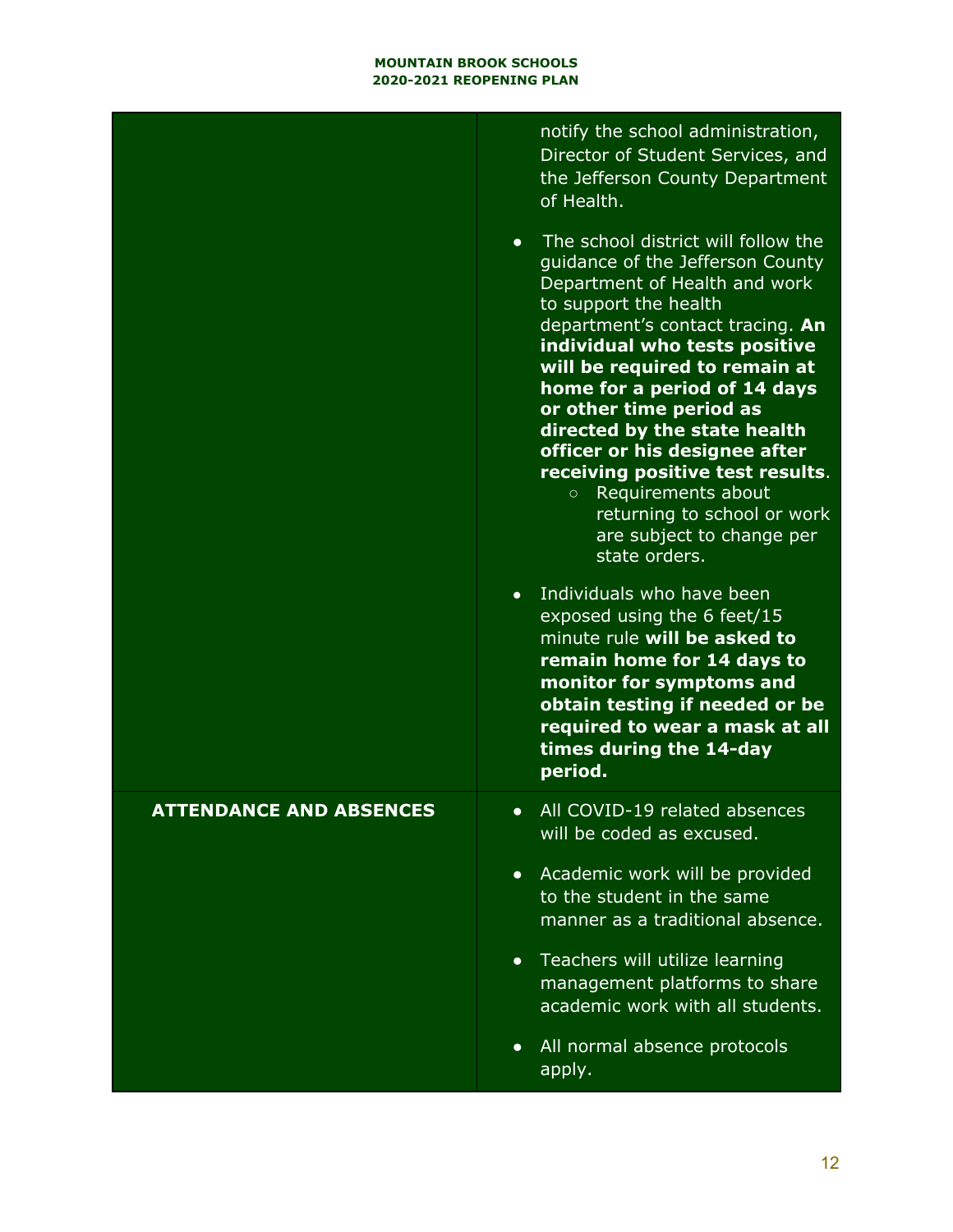| <b>MEDICALLY FRAGILE STUDENTS</b> | All IEPs, 504, and health plans<br>$\bullet$<br>will be reviewed to ensure<br>reduced risk for students in the<br>same manner as a traditional<br>absence. |
|-----------------------------------|------------------------------------------------------------------------------------------------------------------------------------------------------------|
|                                   | Parents are asked to<br>$\bullet$<br>communicate with their child's<br>case manager, counselor, or<br>school nurse regarding concerns.                     |
|                                   | Alternate plans/virtual school will<br>$\bullet$<br>be developed for any medically<br>fragile student who is unable to<br>attend school.                   |
| <b>DINING AND TRANSPORTATION</b>  | Implement measures to reduce<br>$\bullet$<br>high-touch areas in lunchrooms.                                                                               |
|                                   | Cashless transactions will be<br>$\bullet$<br>utilized.                                                                                                    |
|                                   | Frequent sanitizing between<br>$\bullet$<br>lunch groups.                                                                                                  |
|                                   | Alternative dining locations may<br>$\bullet$<br>be utilized.                                                                                              |
|                                   | Frequent sanitation between bus<br>$\bullet$<br>routes.                                                                                                    |
|                                   | Facial coverings are required on<br>$\bullet$<br>buses when physical distancing<br>of at least 6 feet cannot be<br>achieved.                               |
|                                   | Windows will be open on buses,<br>$\bullet$<br>weather permitting.                                                                                         |
|                                   | Students will sanitize their hands<br>$\bullet$<br>before loading busses.                                                                                  |
|                                   | Alternate seats and rows will be<br>$\bullet$<br>used as much as possible.                                                                                 |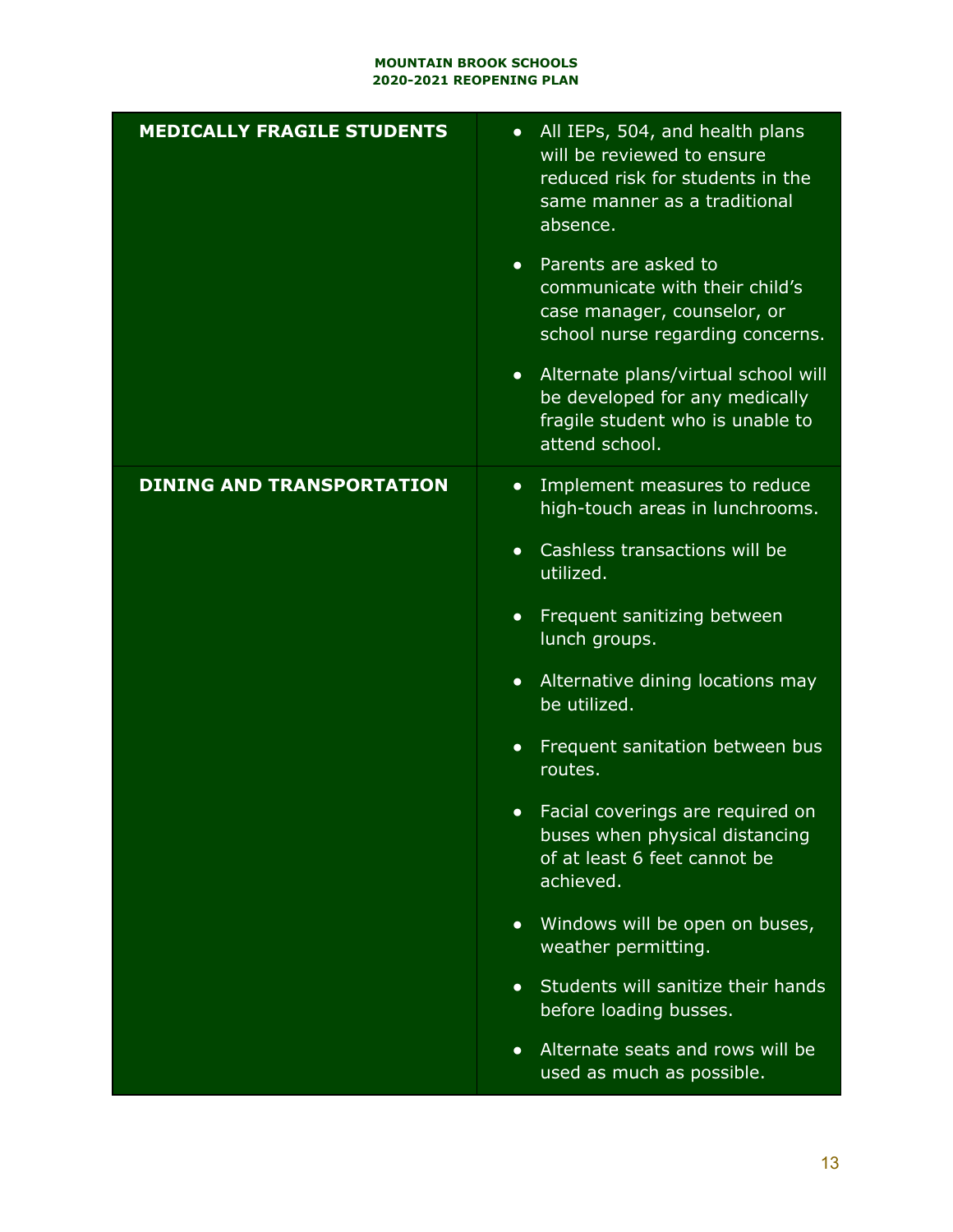| <b>CLEANING</b> | Frequently touched surfaces will<br>$\bullet$<br>be cleaned and disinfected<br>multiple times throughout the<br>day.                |
|-----------------|-------------------------------------------------------------------------------------------------------------------------------------|
|                 | • Student workspaces will be<br>cleaned at the end of each<br>class/activity.                                                       |
|                 | • Bathrooms will be cleaned<br>multiple times throughout the<br>day.                                                                |
|                 | • Playground and athletic/PE<br>equipment will be cleaned daily.                                                                    |
|                 | Any space with potential<br>$\bullet$<br>exposure will be closed for 24<br>hours before being cleaned<br>and disinfected.           |
| <b>VISITORS</b> | • Visitation to schools will be<br>limited to an as-needed basis.                                                                   |
|                 | Schools will maintain an<br>$\bullet$<br>accurate, detailed list of visitors.                                                       |
|                 | • Visitors will verify that they are<br>symptom free.                                                                               |
|                 | Check-out procedures will<br>$\bullet$<br>support limited visitors to the<br>building while adhering to school<br>safety protocols. |
|                 | Every effort will be made to host<br>$\bullet$<br>parent meetings virtually.                                                        |
|                 | If attending an in-person<br>$\bullet$<br>meeting, 1 parent per child will<br>be allowed.                                           |
|                 | Sneeze guards will be located at<br>$\bullet$<br>reception and office areas.                                                        |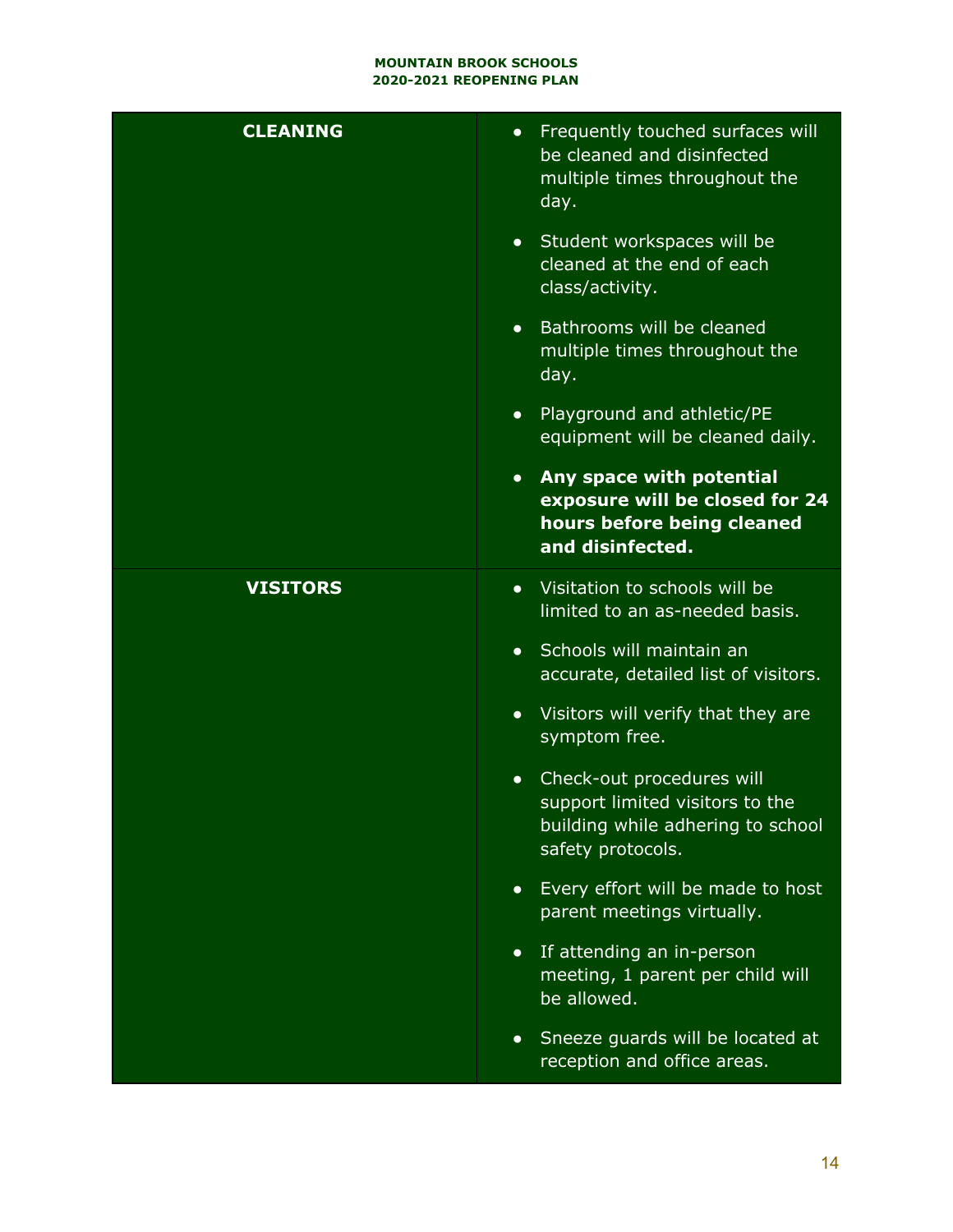| <b>ACTIVITIES/ATHLETICS</b>    | • Off-campus field trips and<br>overnight events will be<br>temporarily delayed or<br>rescheduled.                                                       |
|--------------------------------|----------------------------------------------------------------------------------------------------------------------------------------------------------|
|                                | • Extracurricular activities must<br>meet all guidelines regarding<br>social distancing, safety, and<br>health.                                          |
|                                | • Spaces utilized by extracurricular<br>activities must be cleaned and<br>sanitized before the next school<br>day.                                       |
|                                | • All school athletics will follow the<br>guidance of the AHSAA and<br>health department.                                                                |
|                                | • When possible, video streaming<br>will be used to connect school<br>activities with the community.                                                     |
|                                |                                                                                                                                                          |
| <b>SAFETY DRILLS</b>           | • If safety drills are required, they<br>will be conducted on a rotating<br>basis to honor density reduction<br>strategies.                              |
| <b>EDP/COMMUNITY EDUCATION</b> | Extended Day Program and<br>$\bullet$<br><b>Community Education will</b><br>continue honoring all distancing,<br>safety, and health protocols.           |
|                                | Community Education may be<br>$\bullet$<br>discontinued or temporarily<br>suspended if additional spacing is<br>needed or high levels of virus<br>occur. |
|                                | • All spaces will be cleaned and<br>sanitized before the next school<br>day.                                                                             |